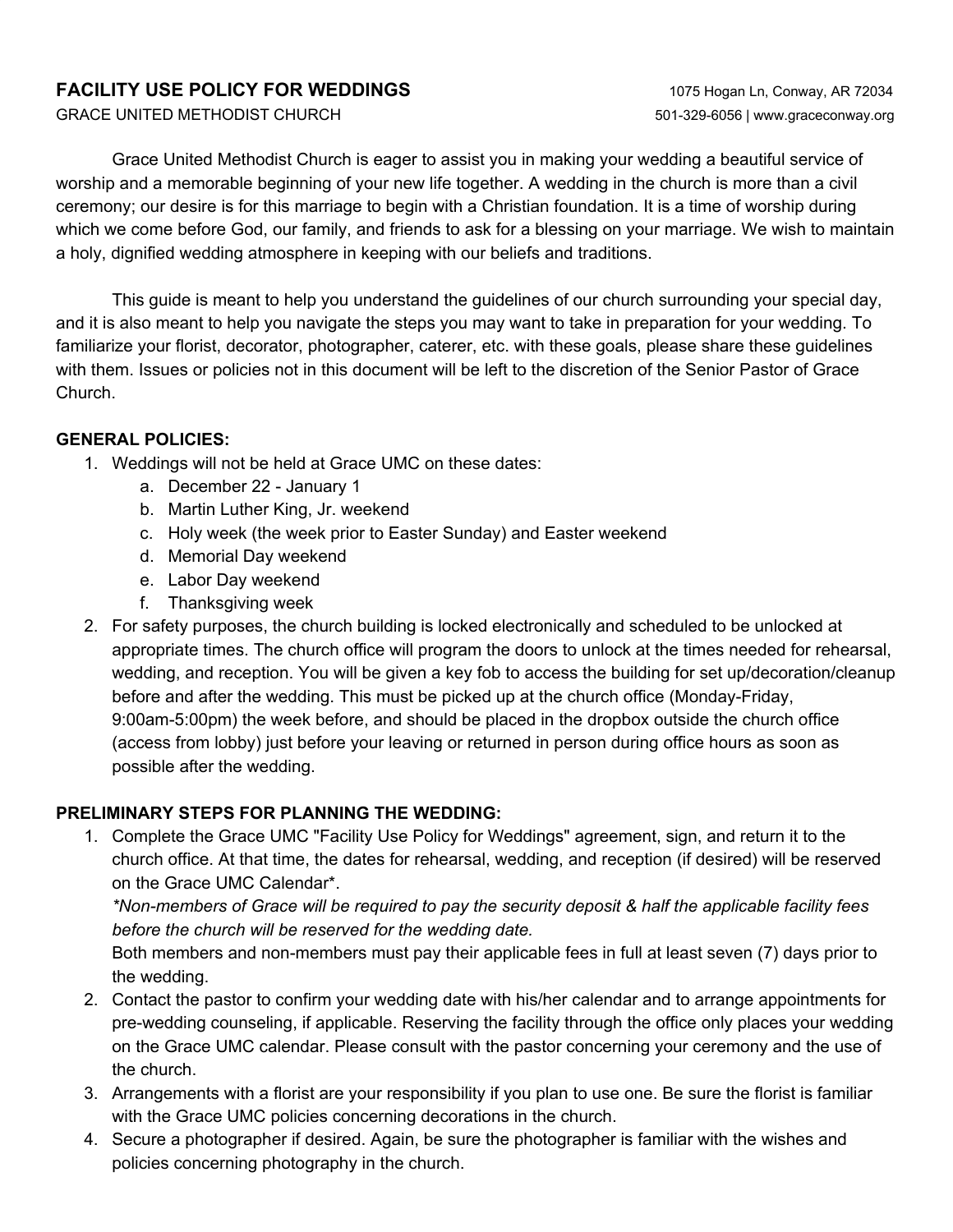- 5. Vocalist(s) and other music should be coordinated through a Grace UMC pianist/organist or the Wedding Coordinator.
- 6. Use of CDs, taped music, or the sound system requires operation by one of our trained sound technicians.

## **ROLE OF THE PASTOR:**

- 1. The service of Holy Matrimony is a sacred ceremony of worship conducted by a pastor. At both the rehearsal and wedding, the pastor is in charge and has final say as to ritual, music, or procedure used.
- 2. Call the pastor you select to schedule your wedding date on his/her calendar and to arrange appointments for pre-wedding counseling, if applicable. Reserving the church with the office does not place your wedding on the pastor's calendar.
- 3. You are welcome to have a Christian pastor, other than a pastor of Grace Church, conduct your wedding service. However, such arrangements must be discussed with our Senior Pastor before the wedding may be reserved on the Church Calendar.
- 4. Should you choose an outside Christian pastor for your service, a member of the Grace pastoral staff is required to work closely with him/her. The United Methodist Ritual must still be used as printed in our hymnal; and all of these policies will apply, regardless of the presiding pastor.

## **SERVICES OFFERED BY WEDDING COORDINATOR:**

The Coordinator has been trained to assist the pastor and the wedding party at the rehearsal and during the wedding. The following is a brief description of the Coordinator's role.

- 1. If needed, the Coordinator will conduct a tour of the facilities and indicate rooms available for dressing. Room 109/111 are commonly reserved for the bride's party. Rooms 205-207 are usually reserved for the groom's party. Food and drink are allowed only in the Fellowship Hall & Lobby.
- 2. At the rehearsal, the Coordinator will be present to help position the wedding party at the altar, practice the processional and recessional and to instruct the ushers and candle lighters. It is suggested that the rehearsal precede the rehearsal dinner. The Pastor, Coordinator, and Organist/Pianist are not required to attend the rehearsal dinner.
- 3. The Coordinator will oversee the use of any candles to be sure that proper drip protection is placed under the candelabra; carpet squares for this purpose are stored beneath choir risers. (See #4 of the "DECORATIONS Policy" on page 5 of guidelines.)
- 4. On your wedding day, the Coordinator will assist the bridal party and see that flowers, corsages, and boutonnieres are distributed. The Coordinator will see that members of the family are seated properly and on time. At wedding time, the Coordinator will give entrance cues to the wedding party and cue ushers about escorting the family afterwards.

It is the Coordinator's wish to help in any situation that may arise ensuring a smooth rehearsal and wedding, creating happy memories for everyone.

# **SERVICES OFFERED BY CHURCH CUSTODIAN:**

Our Custodian is responsible for seeing that the facilities are clean and in order prior to and following your rehearsal and wedding/reception. (Arranging or decorating the facilities are the responsibility of the party reserving the facility.)

- 1. Wedding decorations may be done the day before the wedding during the church office hours of 9:00 a.m. to 5:00 p.m. Any other times must have prior approval of the Church Office.
- 2. Arrangements for kitchen clean up or washing dishes following a reception are the responsibility of the party reserving the church/fellowship hall.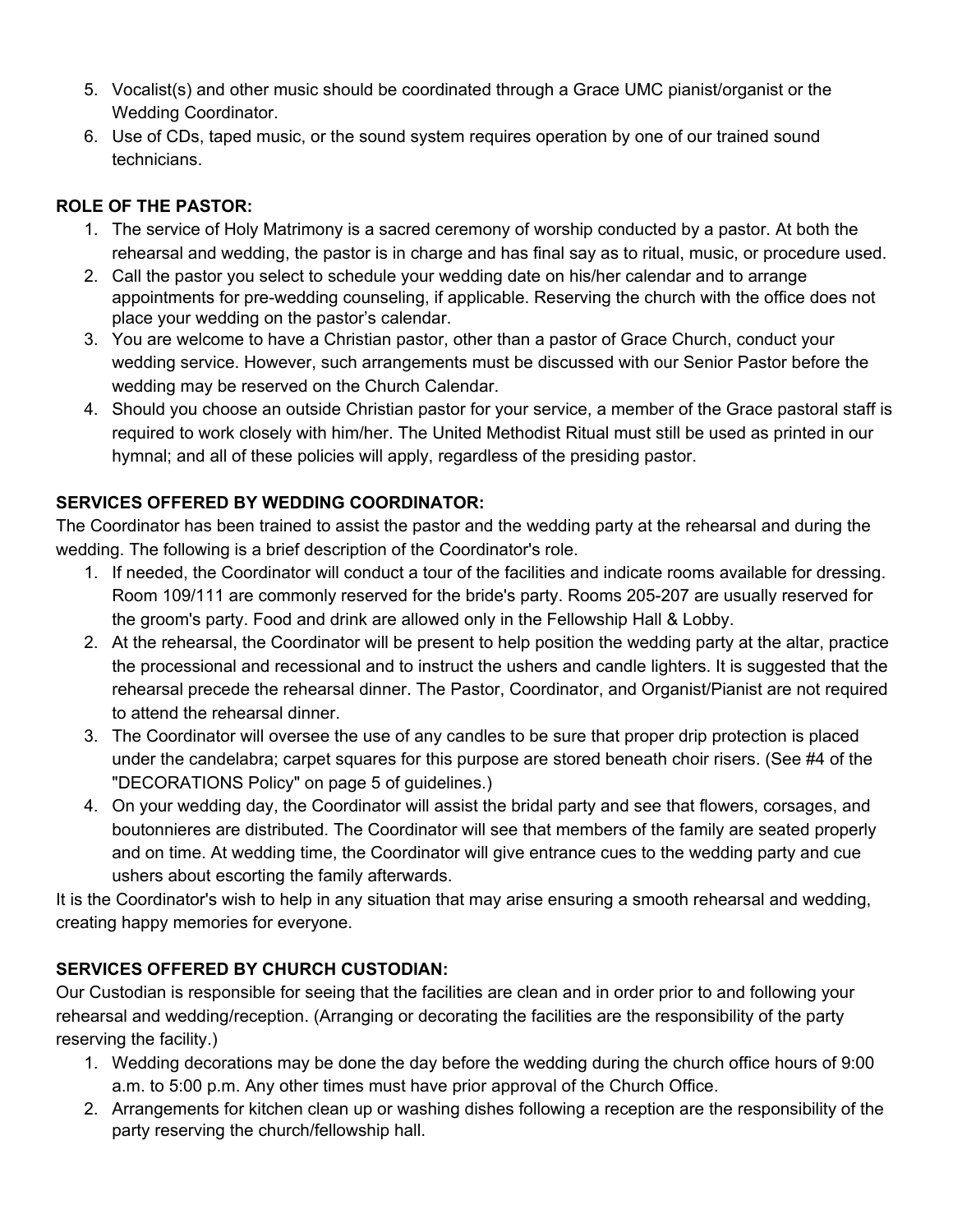3. All sanctuary and fellowship hall decorations should be removed immediately following the wedding/reception in order for our custodial staff to begin cleaning and preparing the church for worship on Sunday morning.

### **MUSIC:**

- 1. When choosing music for your wedding, keep several things in mind; You have chosen to be married in a church, in a religious ceremony, and the music you choose for your wedding should reflect this Christian context. One guideline to consider is using music that would be appropriate for Sunday morning worship. This permits a wide range of musical styles, but excludes music that is not based on a Christian motive.
- 2. If you will be using a Grace UMC organist/pianist, you must contact them for consultation on music selection. This should be done several weeks before the wedding.
- 3. Use of an alternate organist/pianist In the event that a Grace UMC musician is unavailable, you may select another musician. However, the church office must be notified if an alternate is to be used. Our organ is over 30 years old and quite fragile; therefore, its use is restricted to our church musicians OR persons approved by our pianist/organist only.
- 4. Accompaniments other than the organ or piano taped or CD accompaniments are acceptable, but must be run by a Grace UMC trained sound technician. Only trained individuals are allowed in the sound booth.
- 5. Soloists If you chose to use a soloist, either vocal or instrumental, please furnish a copy of their music to the organist/pianist or provide a CD accompaniment to the sound technician.
- 6. Wedding rehearsal -- barring unforeseen circumstances, the organist/pianist will attend the wedding rehearsal and rehearse with the soloist (or other musicians) before or just following the wedding rehearsal.
- 7. Prelude music -- this music should begin about 20 minutes before the ceremony itself and serves as both a prelude and to set the tone for the ceremony. Music of a Christian nature should be selected. Usually the organist/pianist provides this music, but other instrumentalists or vocalists may be involved as well. The organist will select a variety of appropriate music to play unless you make specific requests.
- 8. Processional music -- many choices exist for processional music. If you have a number of attendants, one option is to have the wedding party (except for the bride) enter to one selection, and use another processional for the bride. Some of the processional choices include: Joyful, Joyful, We Adore Thee; Jesu, Joy of Man's Desiring; Trumpet Voluntary; Trumpet Tune; and others.
- 9. Music during the ceremony Traditionally there is very little music during a wedding ceremony in the United Methodist Church. One appropriate spot for vocal music is to have the Lord's Prayer sung instead of spoken. There are other places where vocal music can be included. A word of caution - remember while the vocalist is singing, you will be either standing or kneeling at the altar -- a 4 or 5 minute vocal selection can seem very long, especially if it is used to accompany the lighting of a unity candle, which takes 20-30 seconds.
- 10. Recessional and postlude music depending on the number of attendants, there are also several options for a recessional. The music should be joyful in character and march-like in tempo. The recessional will conclude after the mothers have been escorted to the Lobby. Postlude music will then be played until all the guests have left the room.

### **DECORATIONS/FLOWERS:**

1. Our beautiful worship room requires very simple decorations and does not lend itself to elaborate floral arrangements or excessive use of tulle or other frills. We believe that these excesses detract from the dignity and natural beauty of the worship space.